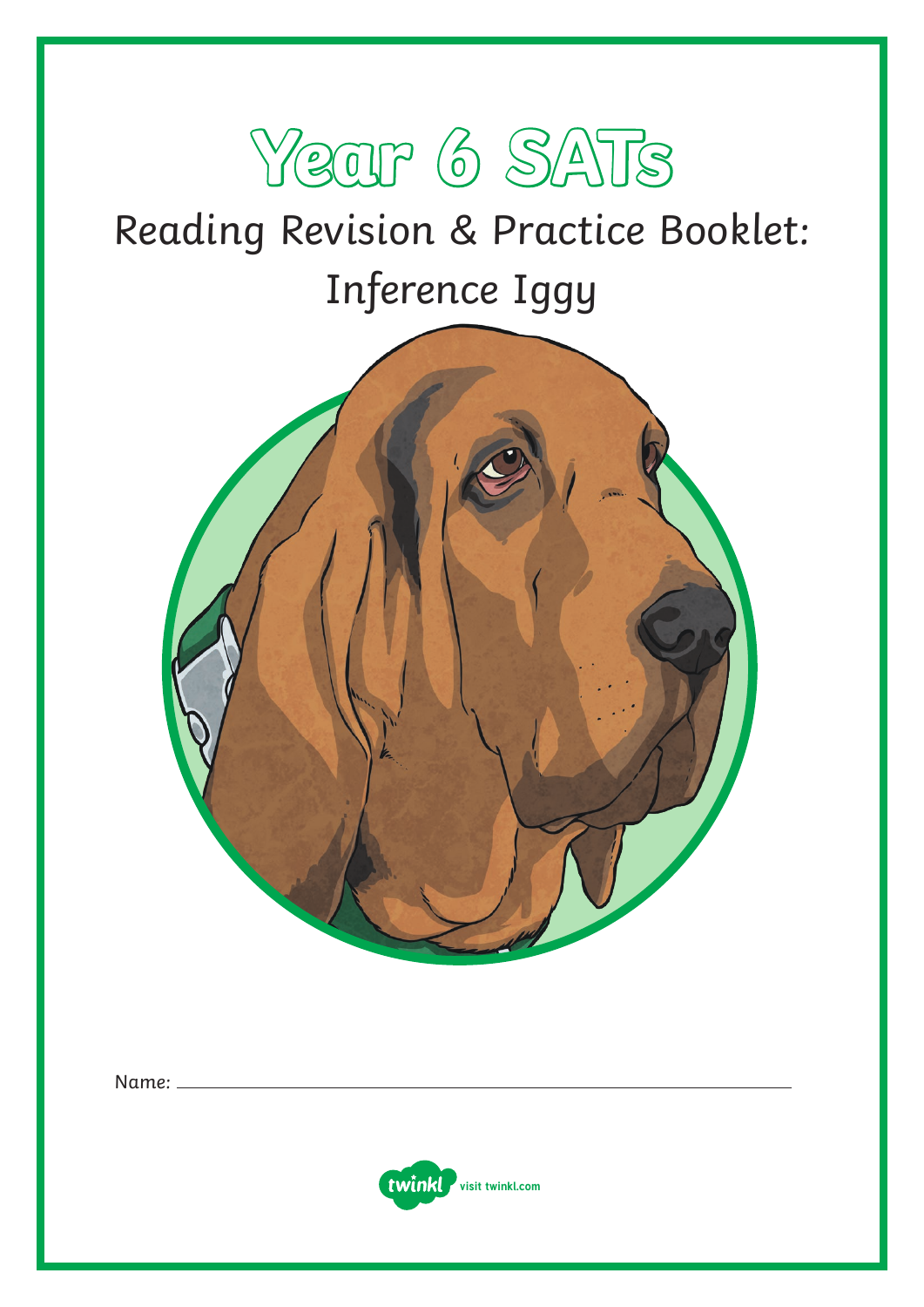# **Who is Inference Iggy?**



Inference Iggy is the clever canine who helps with reading content domain **2d**:

**Make inferences from the text/explain and justify inferences with evidence from the text.**

This means that he is there to help you to **pick up ideas from the text** that are **not always written** in the text itself.

He helps you to do this by getting you to read the text as if you are a detective. **You're not looking for what is there – you're looking for what is meant by it.**

#### **What sort of questions might Inference Iggy ask?**

Inference Iggy will always ask questions which require you to think about the implications of things you have read in the text. He has been known to ask:

- Why does the character do this?
- What does this action or description tell us about the character's feelings?
- Based on what you've been told, where must that object be?
- Why is the character described in this way?
- How do you know that this is true?
- What evidence is there to support this idea?
- Show three different ways that you can tell something is true.
- Tick whether this statement is a fact or an opinion.
- Explain two features of this person's character, using evidence from the text to support your answer.



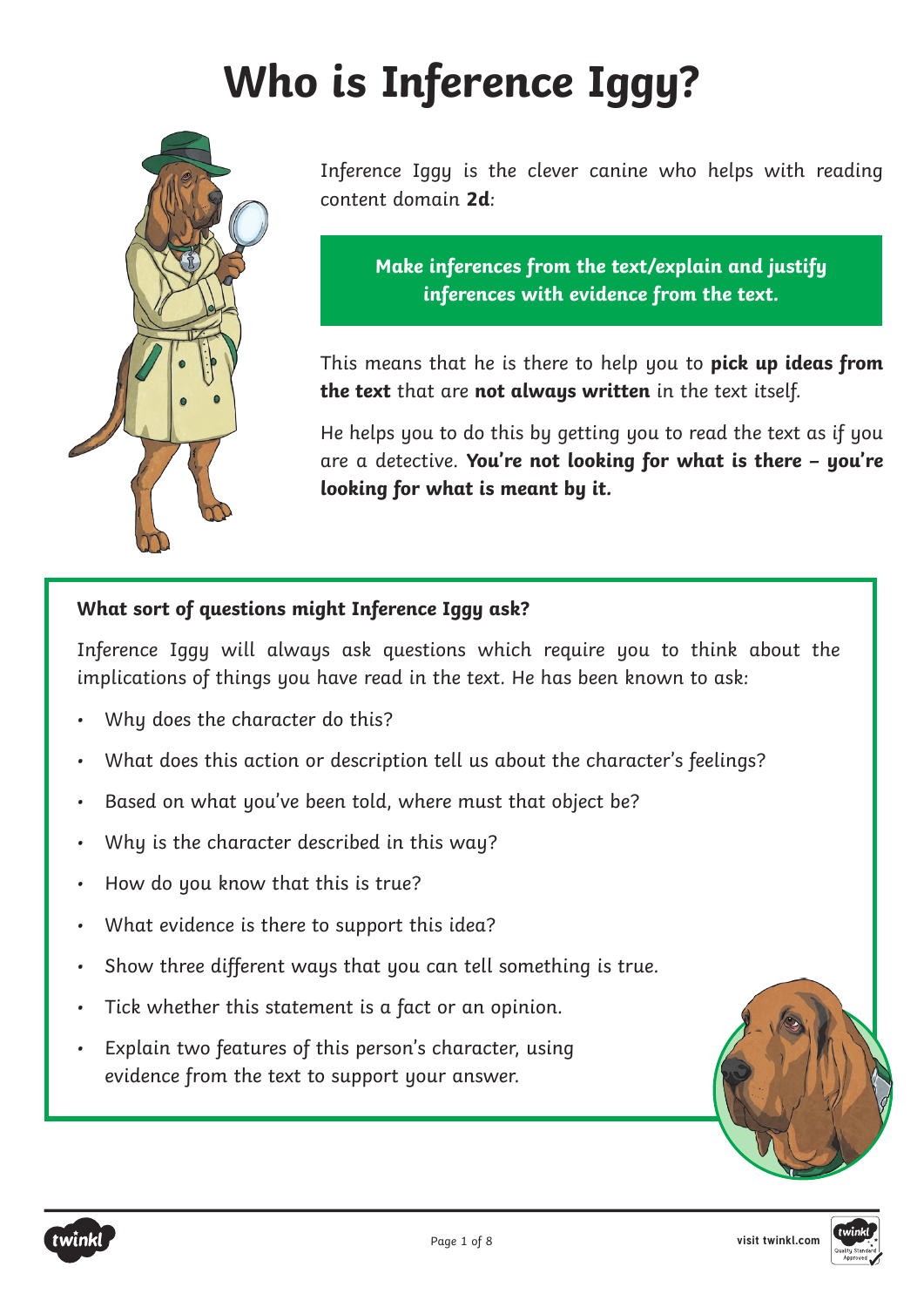# **The Holiday**

"Everyone, please, just... hurry up!" Dad's face had turned a strange, red colour whilst his fingers were tapping nervously on his watch. It was exactly ten minutes past the time we had been told that we absolutely, most definitely, had to depart for the airport. Dad couldn't keep his twitching feet still. The house was clouded by a fog of panic.

No one knew the precise moment that things had gone awry. Perhaps, it had been the power cut that had silently prevented the alarm clock from going off. Maybe, it was the fact Mum and Dad had been searching for the passports until past midnight and were fast asleep before their heads hit the pillow. Possibly, it was the simple fact that our family had rotten luck when it came to holidays. We had never successfully made a taxi booking, restaurant reservation or hotel excursion without delay. Could it be that we were cursed?

Max loudly stated the obvious. "Mummmm, we're late!" Mum chose not to respond; she was too busy wrestling with her suitcase. Jam-packed with swimming costumes, sun cream and three cans of baked beans, the suitcase bulged at the seams: Mum always said it was best to be well-prepared.

The chaos was interrupted by the sharp tooting of a taxi horn. "Quick, everyone! Grab a bag and go, go, go!" screeched Dad. With that, a sudden sense of urgent calm descended over our house. Within three minutes, we were in the taxi and on our way… blissfully unaware we had forgotten our tickets.

Let's have a go at answering an Inference Iggy question, step by step:

- 1. Find the paragraph referenced in the question and re-read it carefully.
- 2. Think about the mood that the paragraph is trying to set. From the description it gives of Dad, how would you expect that he must be feeling?
- 3. Read the options given by the question. Do any make sense?
- 4. Check the number of answers you need to give and clearly mark the answer in the way you are asked to.

Now have a go at answering some questions on your own using the top tips.

Look at the first paragraph, beginning: **"Everyone, please, just... hurry up!"** This paragraph implies that Dad felt… Tick **one**. at ease impatient delighted furious **1**



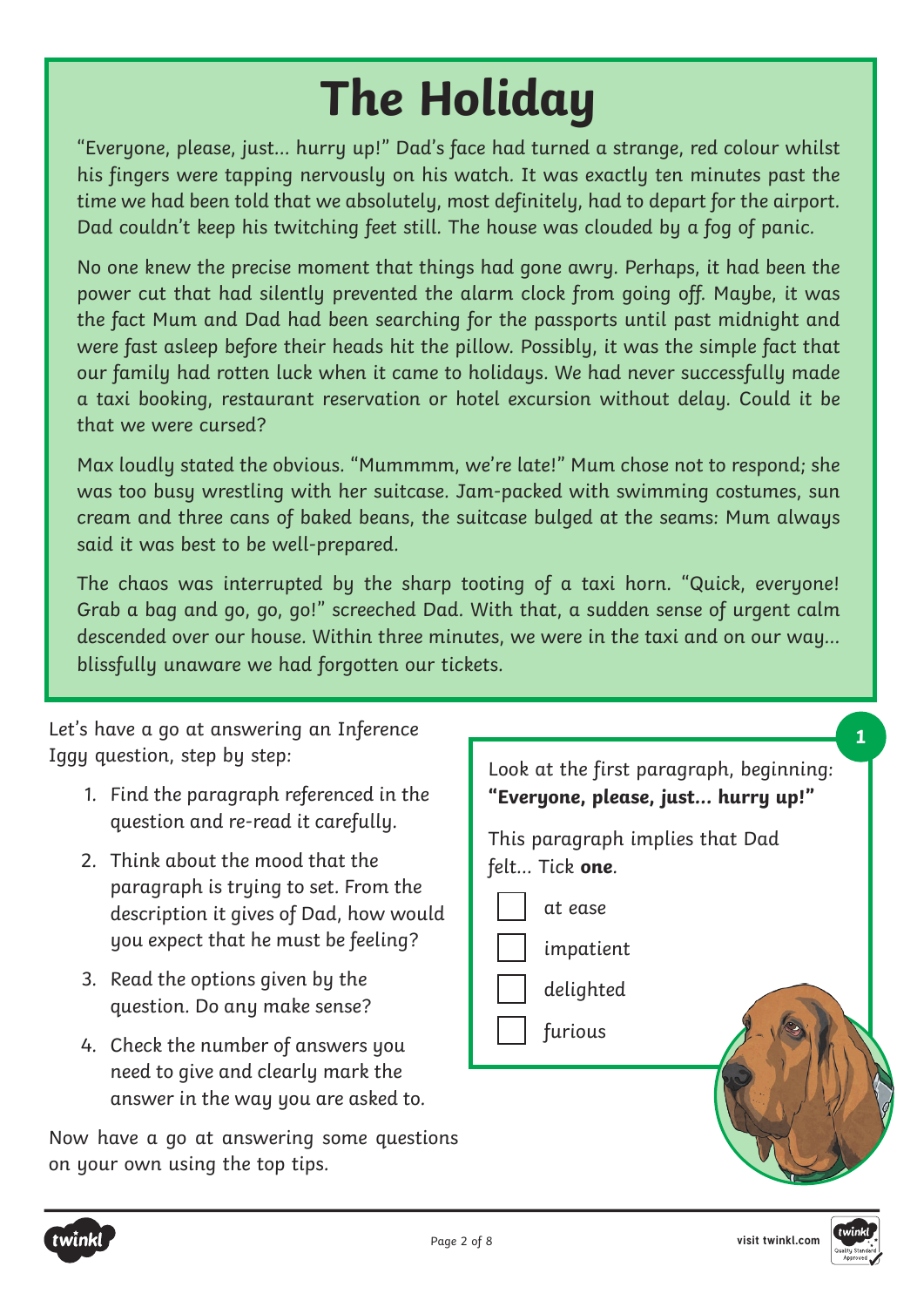|  |  |  |  |  | Look at the paragraph beginning: Max loudly stated the obvious. |
|--|--|--|--|--|-----------------------------------------------------------------|
|--|--|--|--|--|-----------------------------------------------------------------|

Why do you think that Mum chooses not to respond? Tick **one**.

She didn't hear Max when he was speaking.

She had fallen out with Max.

She was busy trying to pack her case.

She felt as though his comment didn't warrant an answer.

Look at the paragraph beginning: **"No one knew precisely…."**

Why does the narrator feel that their family is cursed?

Look at the final paragraph of the text.

Give **three** ways that a sense of urgency is conveyed in the text.

Look at the text as a whole.

Explain **two** impressions the reader is given about the family, using evidence from the text to support your answer.



**5**

**2**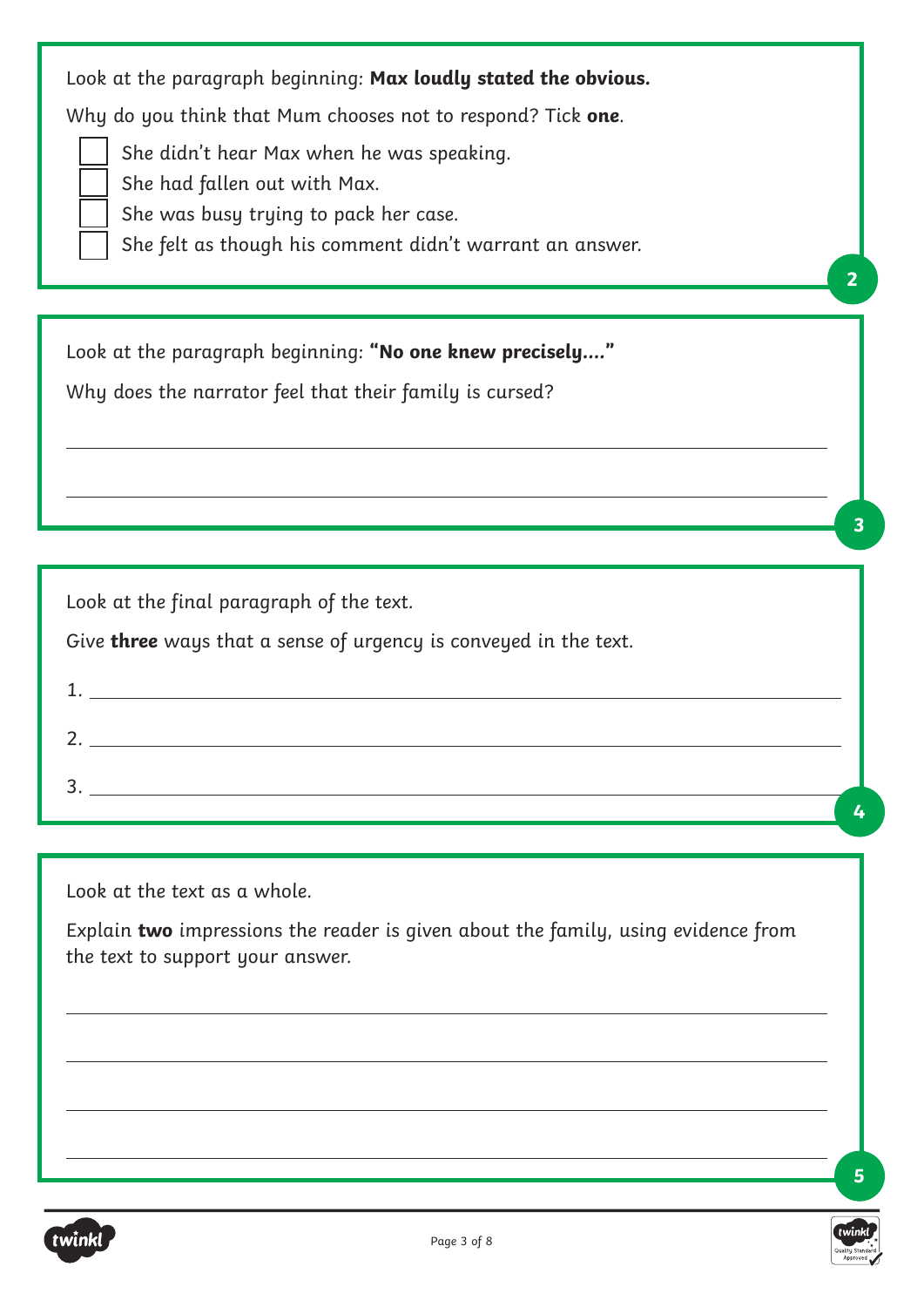# **The History of Women's Football**

The First World War began for Britain in August 1914. Football seemed to be the nation's favourite sport yet the start of the war caused many matches to be cancelled. This was because over two million young men volunteered for the British Army and left Britain to fight in France. With an absence of men in society, women needed to replace them both at work and in sport. This saw the beginning of women's football.

Many women helped the war effort by working in munition factories: a gruelling and dangerous job with long hours and harsh conditions. On their breaks, many women played football to have fun and get some exercise. As the war continued, women's football became extremely popular. In 1914, women's football matches were played for charity; towards the end of the war, some matches made huge profits.

The Munitionettes Cup was established in August 1917 and won by the Blyth Spartans – a women's football team from Northumberland. The team was so dedicated and determined to win that their winger, Jennie Morgan, once came straight to a match from her wedding and scored twice!

Many famous women's football teams drew impressive crowds, with regular attendance of up to 53,000 spectators a common sight. As a result, women's football teams became well-known with recognisable players.

When the war ended in November 1918, women were encouraged to stop their factory and football careers to make way for the returning men. Despite this, crowds continued to attend the matches and women's football remains an increasingly popular sport today.

Look at the first paragraph of the text.

Put a tick in the correct box to show whether each of the following statements is a **fact** or an **opinion**.

|                                                                                  | Fact | <b>Opinion</b> |
|----------------------------------------------------------------------------------|------|----------------|
| The First World War began in August 1914.                                        |      |                |
| Football should have been everyone's favourite sport.                            |      |                |
| It was disappointing that over two million young men left<br>Britain for France. |      |                |
| It was unfair that women were required to work in factories.                     |      |                |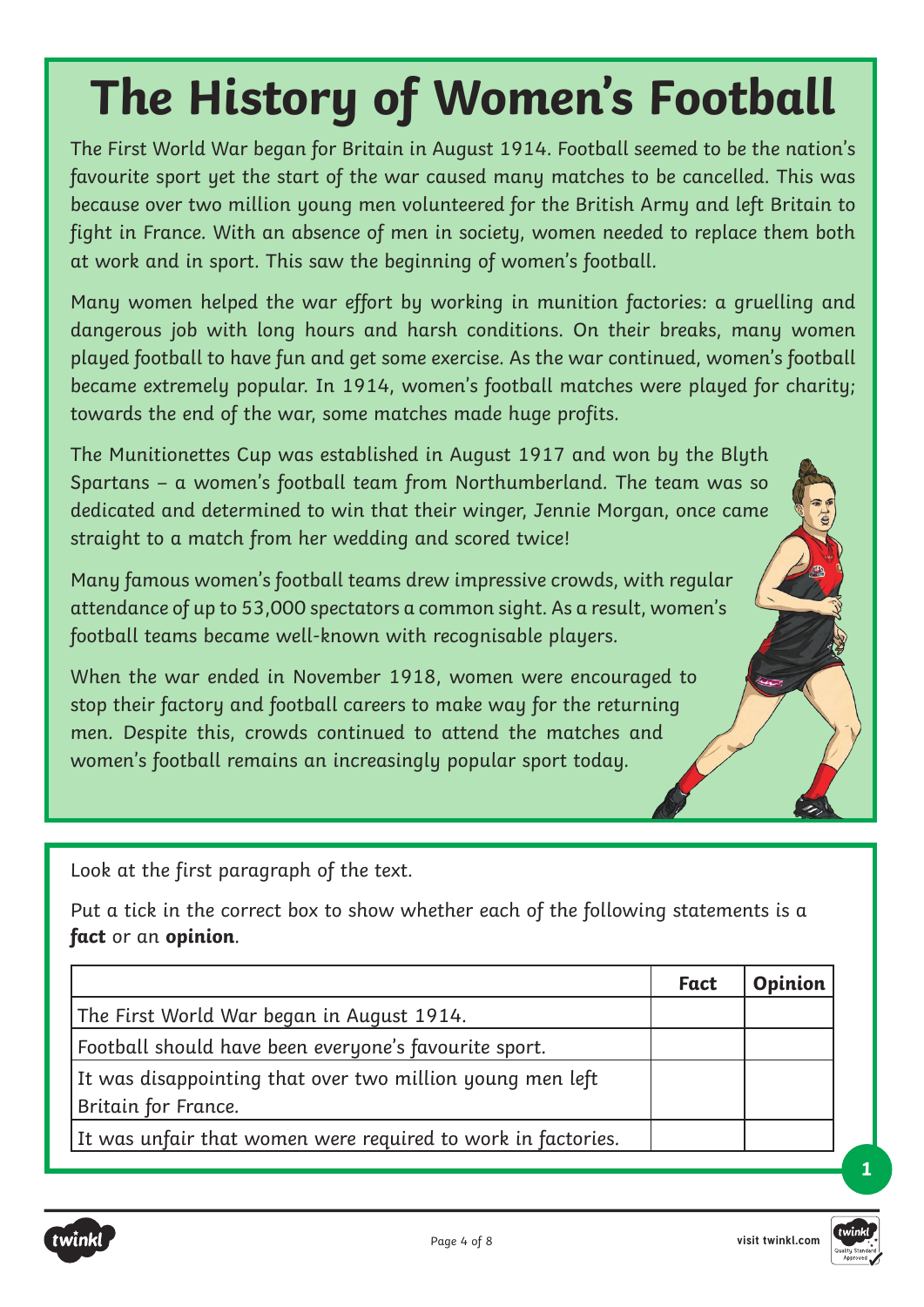| What evidence is there of women's football being extremely popular? |  |
|---------------------------------------------------------------------|--|
| Give <b>two</b> points.                                             |  |

1. 2.

**When the war ended in November 1918, women were encouraged to stop their factory and football careers to make way for the returning men.**

(a) Explain why this may have been seen as a good idea.

(b) Explain why this may have been seen as a bad idea.

Look at the final paragraph of the text.

Why do you think that crowds continued to attend women's football matches after the return of Britain's soldiers? Explain fully, referring to the text in your answer.



**3**

**4**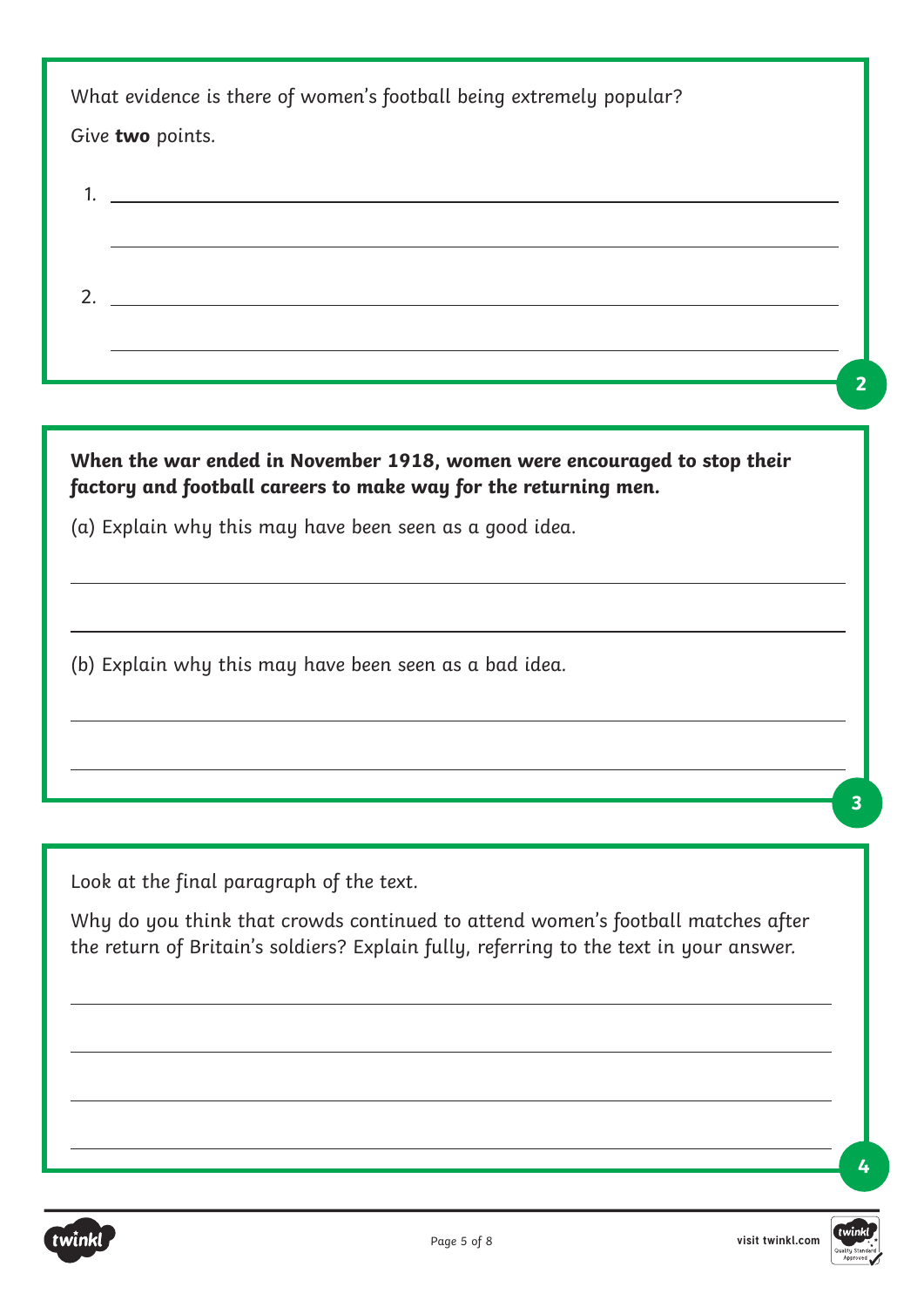# **Elevation**

She

stood high

in the sky, looking

down at me and promising delight;

her snowy peaks glistening diamonds.

Compared to the small green hills of home,

she was beyond majestic. An ancient goddess

sent from the heavens; so dramatic. To reach the top,

just a tantalising dream: the journey would be nothing but cruel.

Read the text as a whole.

What do you think this poem is about? Explain your inference fully, using evidence from the text to support your answer.

**…looking down at me and promising delight…** 

What delight do you think the poet is being promised?



**1**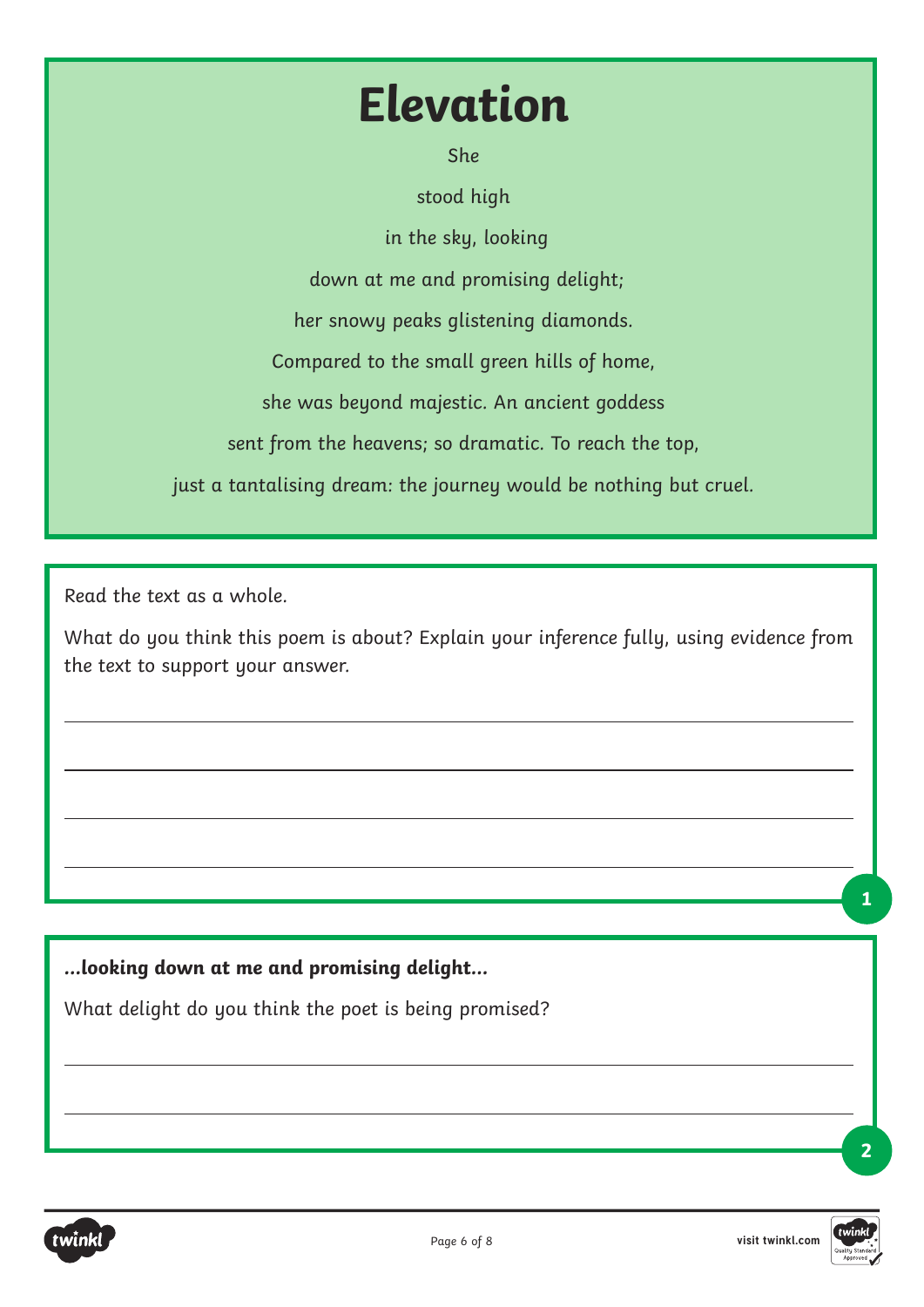|                                      | Why might the poet describe the elevation in this way?              |  |
|--------------------------------------|---------------------------------------------------------------------|--|
|                                      |                                                                     |  |
|                                      |                                                                     |  |
|                                      |                                                                     |  |
|                                      |                                                                     |  |
|                                      |                                                                     |  |
|                                      |                                                                     |  |
| her snowy peaks glistening diamonds. |                                                                     |  |
|                                      |                                                                     |  |
|                                      | What impression does this phrase give the reader about the weather? |  |

2.

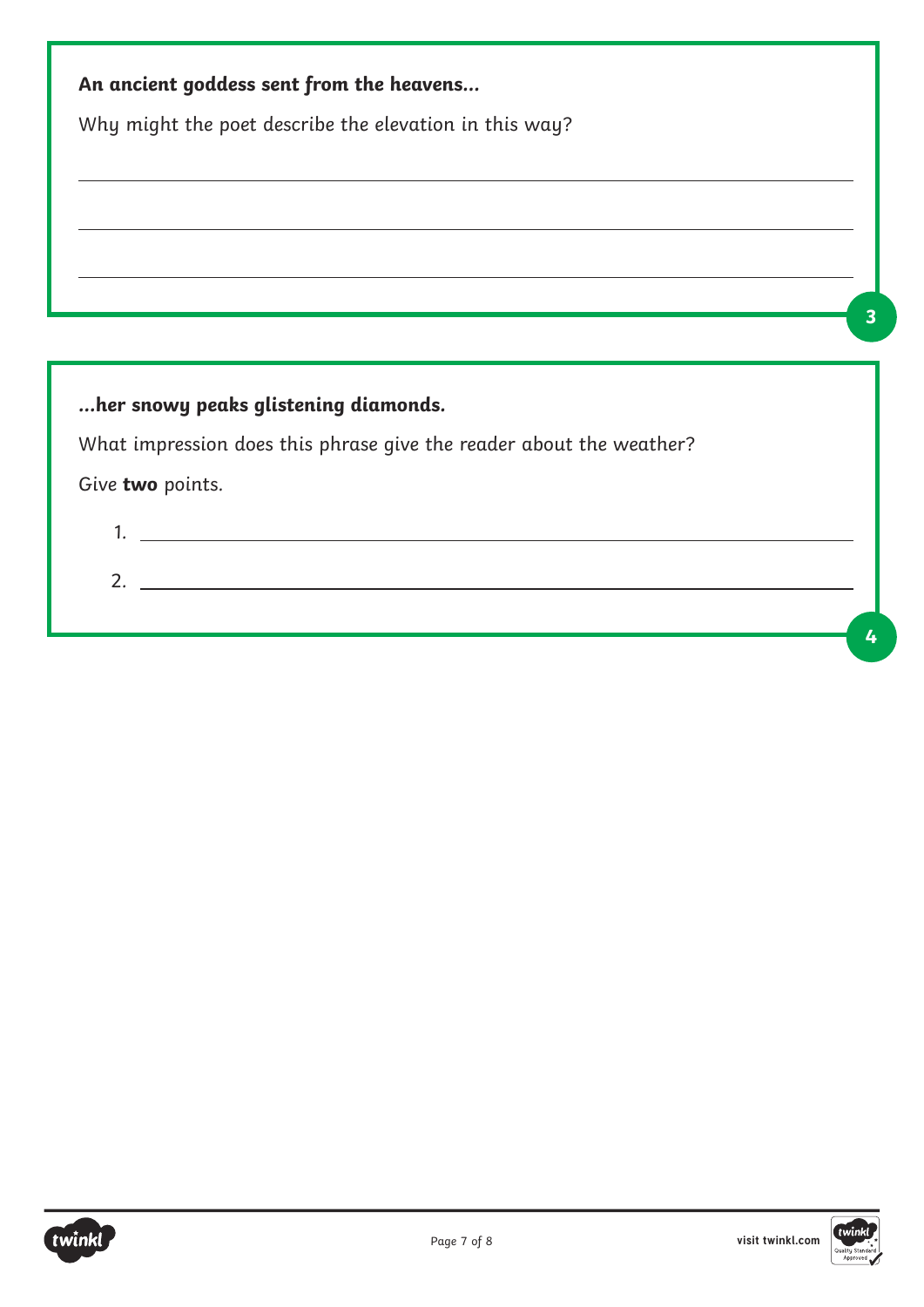## **Extended Response Challenge**

This poem is about a mountain. Read the poem carefully.

Using evidence from the text to support your answer, explain **two**  impressions that the poet has of the mountain.



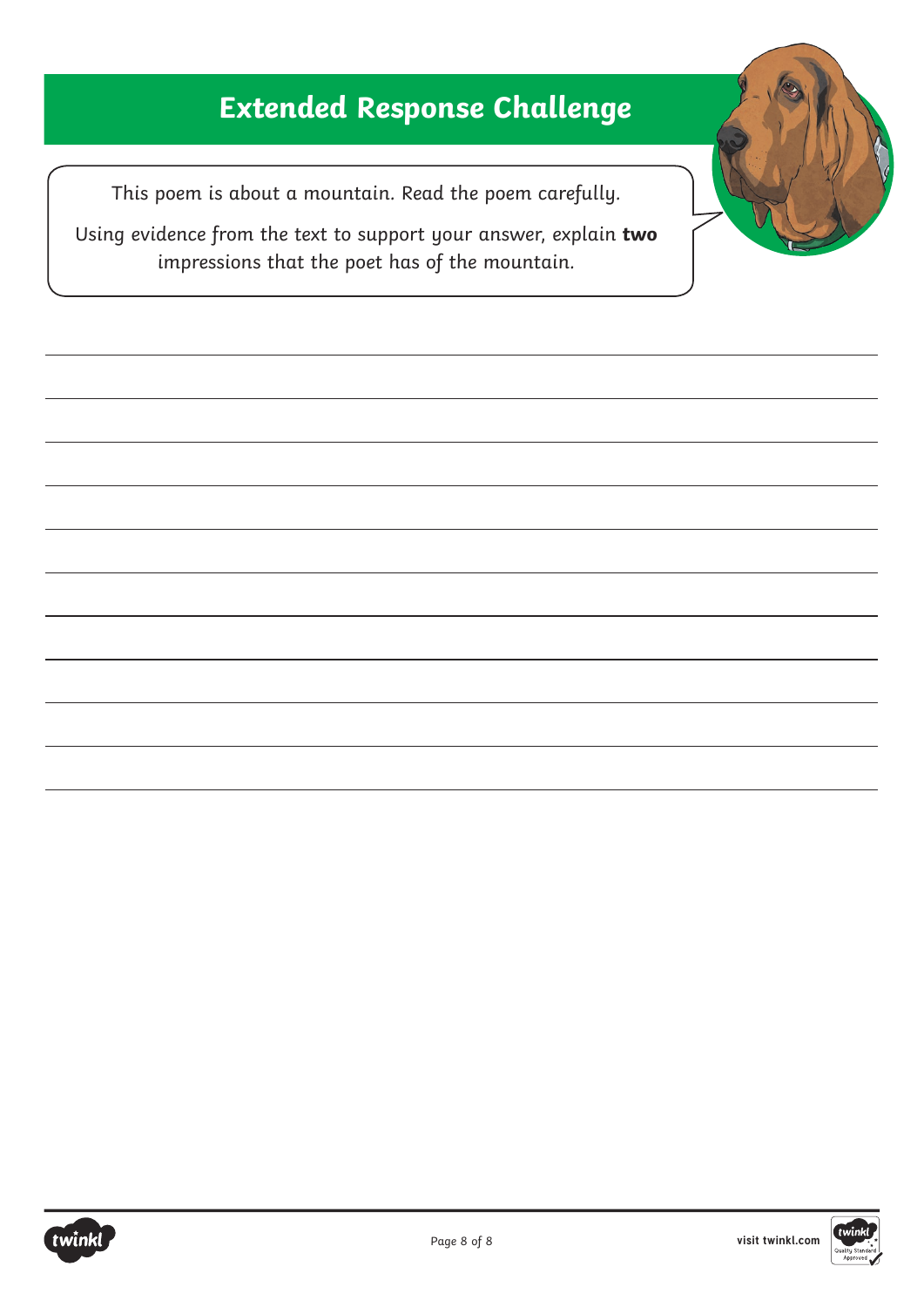# **Answers**

## **The Holiday**

1. Look at the first paragraph, beginning: **"Everyone, please, just... hurry up!"** This paragraph implies that Dad felt… Tick **one**.



 at ease **impatient**

delighted

- furious
- 2. Look at the paragraph beginning: **Max loudly stated the obvious.** Why do you think that Mum chooses not to respond? Tick **one**.



 She didn't hear Max when he was speaking. She had fallen out with Max.

 $\checkmark$ 

She was busy trying to pack her case.

**She felt as though his comment didn't warrant an answer.**

- 3. Look at the paragraph beginning: **"No one knew precisely…"** Why does the narrator feel that their family is cursed? **Accept any inference which pertains to the family's constant bad luck or lack of success with holidays and appointments, such as: The narrator feels as though their family is cursed because they had never successfully managed to go to any appointments on time.**
- 4. Look at the final paragraph of the text. Give **three** ways that a sense of urgency is conveyed in the text. **Accept reference any three of the following points:**
	- **• the sharp tooting of a taxi horn implied the horn was sounded quickly;**
	- **• the taxi driver sounded the horn to show his impatience due to their lack of speed;**
	- **• Dad should, "Quick, everyone! Grab a bag and go, go, go!"**
	- **• a sudden sense of urgency descended over the house;**
	- **• they managed to get into the taxi within three minutes.**

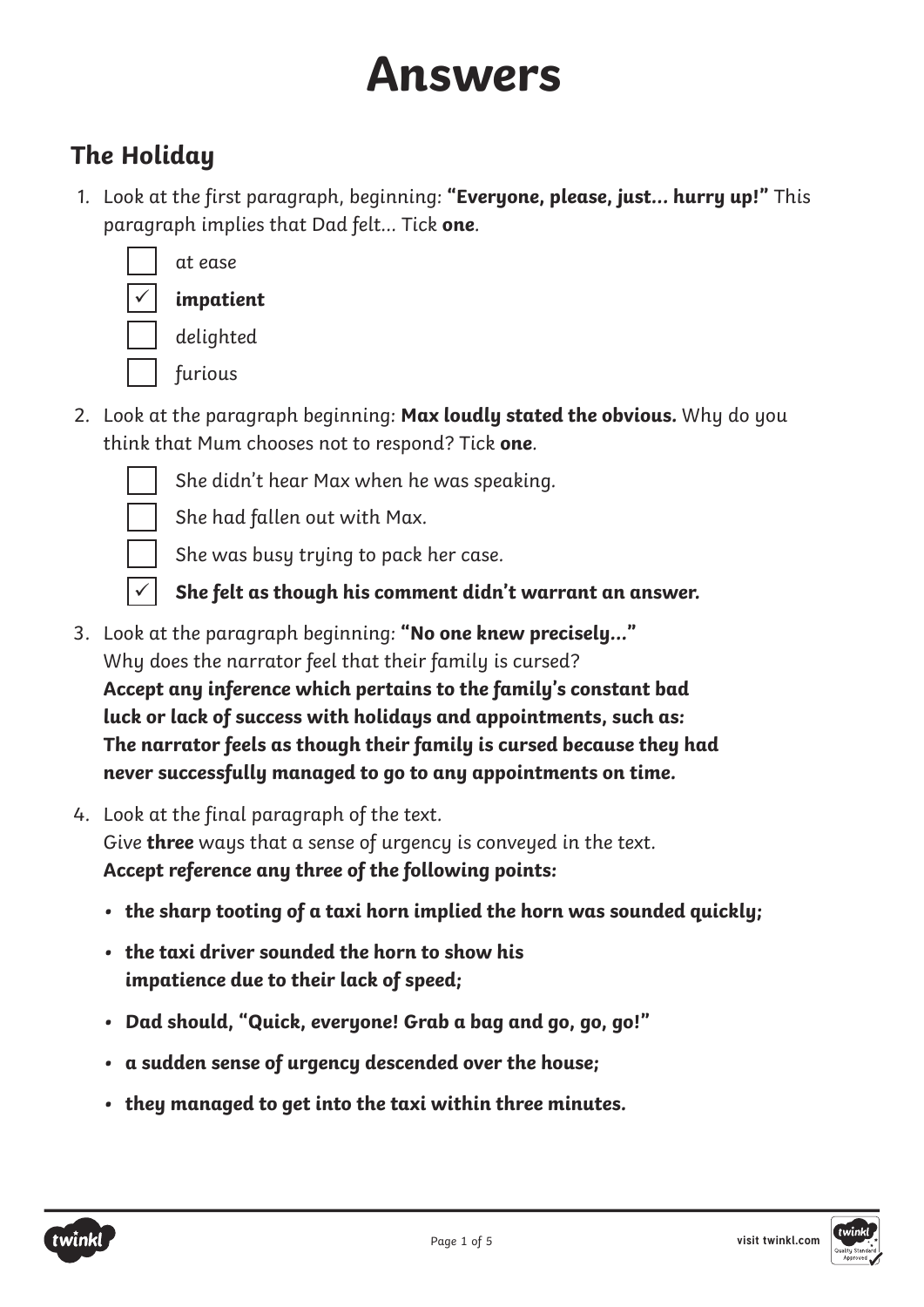5. Look at the text as a whole.

Explain **two** impressions the reader is given about the family, using evidence from the text to support your answer.

#### **Acceptable points:**

**AP1. That they move too slowly.**

**AP2. That they are prone to panicking.** 

- **AP3. That they have bad luck/are cursed.**
- **AP4. That the children wind up their parents.**
- **AP5. That they try to take too many things with them on holiday.**
- **AP6. That they are forgetful/uncareful.**

**Award 3 marks for two acceptable points, at least one with evidence, e.g.** 

**• The reader is given the impression that the family move too slowly because Dad keeps telling them to hurry up. They are also given the impression that the family panic a lot. [AP1 + evidence and AP2]**

**Award 2 marks for either two acceptable points, or one acceptable point with evidence, e.g.** 

**• The reader is given the impression that the family are very forgetful and that they seem to have a lot of bad luck. [AP6 + AP3]**

**Award 1 mark for one acceptable point, e.g.** 

**• The reader is given the impression that the family try to take too many things with them on holiday. [AP5]**

## **The History of Women's Football**

1. Look at the first paragraph of the text. Put a tick in the correct box to show whether each of the following statements is a **fact** or an **opinion**.

|                                                              | Fact | <b>Opinion</b> |
|--------------------------------------------------------------|------|----------------|
| The First World War began in August 1914.                    |      |                |
| Football should have been everyone's favourite sport.        |      |                |
| It was disappointing that over two million young men left    |      |                |
| Britain for France.                                          |      |                |
| It was unfair that women were required to work in factories. |      |                |

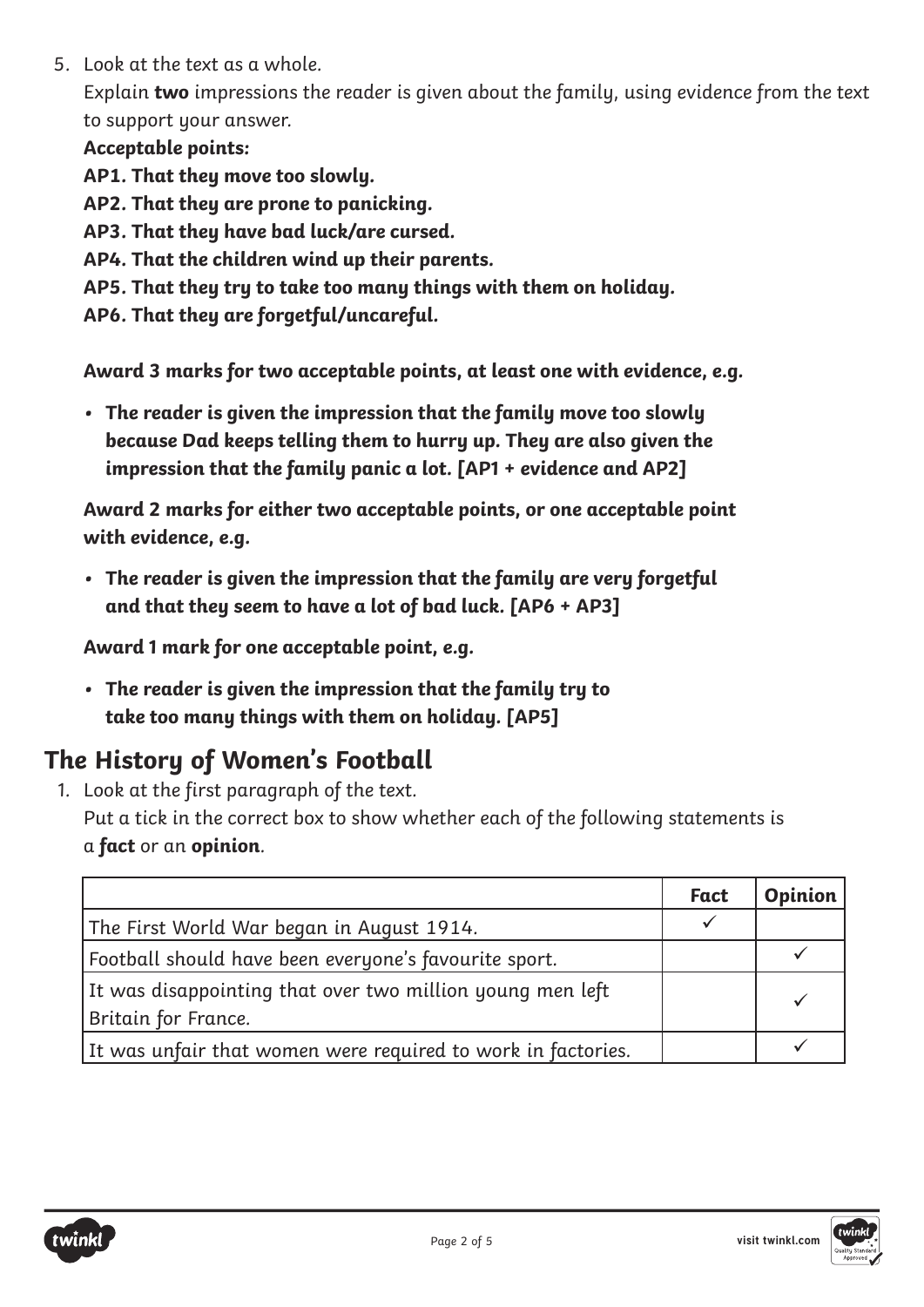2. What evidence is there of women's football being extremely popular? Give **two** points.

**Accept reference to any two of the following points:**

- **• some women's football matches made huge profits;**
- **• the Munitionettes Cup was established;**
- **• many famous women's football teams drew impressive crowds;**
- **• regular attendance of up to 53,000 spectators was a common sight;**
- **• women's football became well-known with recognisable players;**
- **• crowds continued to attend women's football matches even after men returned home from the war;**
- **• it remains an increasingly popular sport today.**
- 3. **When the war ended in November 1918, women were encouraged to stop their factory and football careers to make way for the returning men.**

Explain why this may have been seen as a good idea.

**Accept any inference which relates to the sentence 'with an absence of men in society, women needed to replace them both at work and in sport', such as: Women were only needed whilst the men were away so some people might think it was a good idea for them to make space for the returning men to take their jobs and football careers back.** Explain why this may have been seen as a bad idea.

**Accept any inference which relates to the popularity and enjoyment of the sport, such as: The women who played for the Blyth Spartans were so dedicated and determined that it would be unfair to stop them from playing a sport they so fervently enjoyed and were good at.**

4. Look at the final paragraph of the text.

Why do you think that crowds continued to attend women's football matches after the return of Britain's soldiers? Explain fully, referring to the text in your answer. **Acceptable points:**

**AP1. They were played for charity so it was for a good cause.**

**AP2. The matches made huge profits.** 

**AP3. People wanted to be part of the impressive crowds.**

**AP4. People wanted to continue to watch the well-known teams/players they had come to love.**

**AP5. It was a habit the public enjoyed.**

**AP6. The women wanted to continue playing so people wanted to continue watching them.** 

**Award 3 marks for two acceptable points, at least one with evidence, e.g.** 



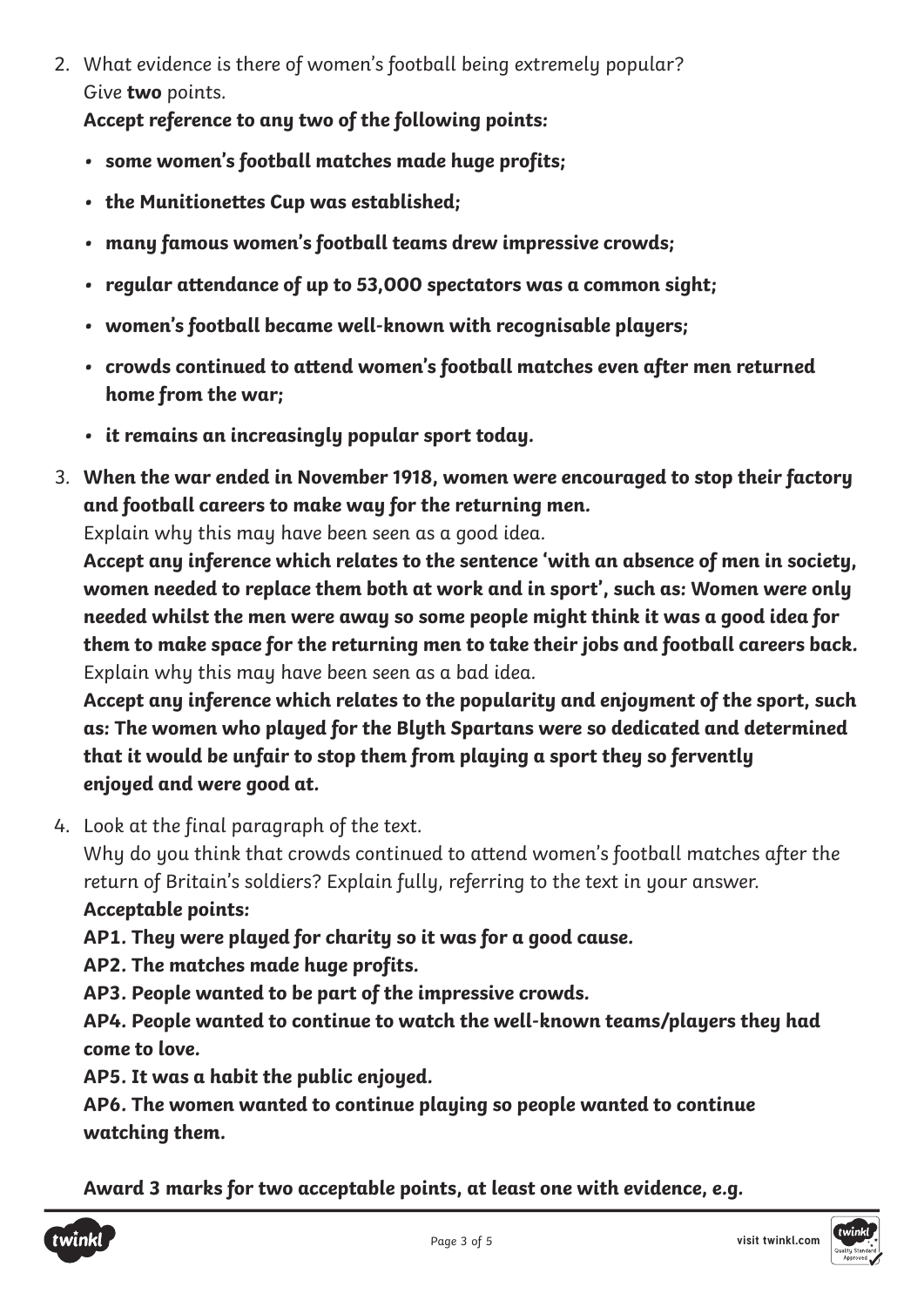**• Crowds may have continued to attend because some matches were played for charity so they were supporting a good cause. They may also have continued to attend because they wanted to be part of the impressive, large crowds. [AP1 + evidence and AP3]**

**Award 2 marks for either two acceptable points, or one acceptable point with evidence, e.g.** 

**• People continued to attend because they wanted to carry on watching the teams they had recently been enjoying following. They may also have continued to attend because it was part of their habits. [AP4 + AP5]**

**Award 1 mark for one acceptable point, e.g.** 

**• People continued to attend because women's football was becoming a profitable industry. [AP2]**

### **Elevation**

1. Read the text as a whole.

What do you think this poem is about? Explain your inference fully, using evidence from the text to support your answer.

**Accept any answer which makes a reasonable inference about what the poem could be about, providing that the logic used and evidence from the text clearly support the child's theory, such as: I think that the poem is about a mountain. I think this because it says that it stands high in the sky (like a mountain does) and it is bigger than the small green hills of the poet's home.**

- 2. **…looking down at me and promising delight…**  What delight do you think the poet is being promised? **Accept any reasonable inference based on evidence provided from the poem, such as: I think the delight the poet is being promised is a beautiful view at the top because the poem says that the snowy peaks of the mountain look like glistening diamonds.**
- **3. An ancient goddess sent from the heavens…**  Why might the poet describe the elevation in this way? **Accept any inference based upon the enormity or age of the mountain, such as: I think the elevation is described as a goddess because it is so vast and towering that it almost reaches up to the heavens, which is a place that goddesses are said to come from.**
- 4. **…her snowy peaks glistening diamonds.**  What impression does this phrase give the reader about the weather? Give **two** points.

**Accept reference to any two of the following points:**

- **• it is cold;**
- **• it has recently snowed and may still be doing so;**